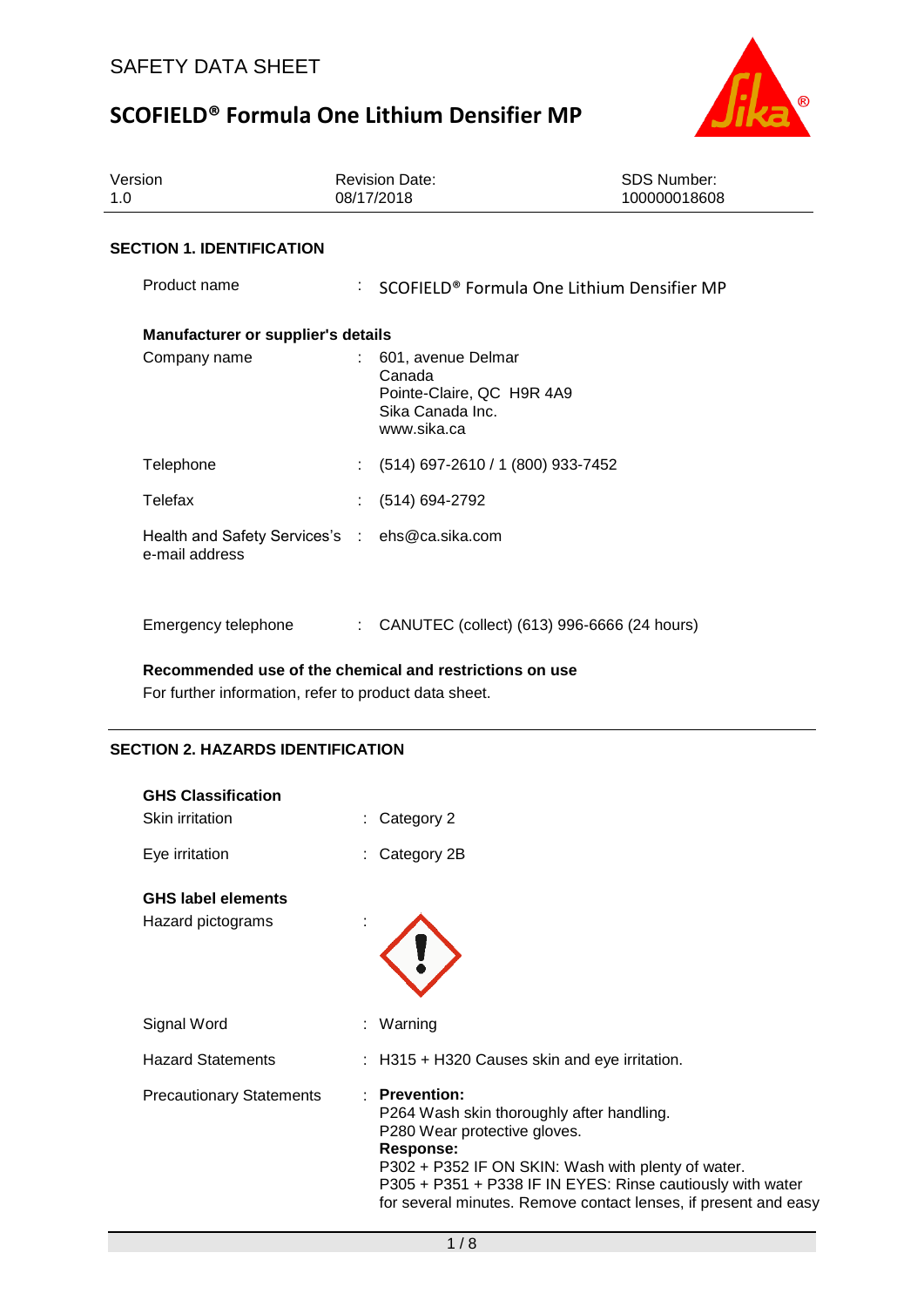

| Version | <b>Revision Date:</b>                                | <b>SDS Number:</b>                                                                                                                                                                                     |
|---------|------------------------------------------------------|--------------------------------------------------------------------------------------------------------------------------------------------------------------------------------------------------------|
| 1.0     | 08/17/2018                                           | 100000018608                                                                                                                                                                                           |
|         | to do. Continue rinsing.<br>tion.<br>tion.<br>reuse. | P332 + P313 If skin irritation occurs: Get medical advice/atten-<br>P337 + P313 If eye irritation persists: Get medical advice/atten-<br>P362 + P364 Take off contaminated clothing and wash it before |

#### **Other hazards**

None known.

#### **Supplemental information**

If product is in liquid or paste form, physical or health hazards listed related to dust are not considered significant. However, product may contain substances that could be potential hazards if caused to become airborne due to grinding, sanding or other abrasive processes.

### **SECTION 3. COMPOSITION/INFORMATION ON INGREDIENTS**

#### **Hazardous ingredients**

| Chemical name              | <sup>I</sup> CAS-No. | Concentration (% w/w) |
|----------------------------|----------------------|-----------------------|
| Silicic acid, lithium salt | 12627-14-4           | >=                    |

### **SECTION 4. FIRST AID MEASURES**

| General advice                                                    | : Move out of dangerous area.<br>Consult a physician.<br>Show this material safety data sheet to the doctor in attend-<br>ance.                                                                                                                     |
|-------------------------------------------------------------------|-----------------------------------------------------------------------------------------------------------------------------------------------------------------------------------------------------------------------------------------------------|
| If inhaled                                                        | $\therefore$ Move to fresh air.<br>Consult a physician after significant exposure.                                                                                                                                                                  |
| In case of skin contact                                           | : Take off contaminated clothing and shoes immediately.<br>Wash off with soap and plenty of water.<br>If symptoms persist, call a physician.                                                                                                        |
| In case of eye contact                                            | : Remove contact lenses.<br>Keep eye wide open while rinsing.<br>If eye irritation persists, consult a specialist.                                                                                                                                  |
| If swallowed                                                      | : Clean mouth with water and drink afterwards plenty of water.<br>Do not induce vomiting without medical advice.<br>Do not give milk or alcoholic beverages.<br>Never give anything by mouth to an unconscious person.<br>Obtain medical attention. |
| Most important symptoms<br>and effects, both acute and<br>delayed | : irritant effects<br>See Section 11 for more detailed information on health effects<br>and symptoms.<br>Causes skin and eye irritation.                                                                                                            |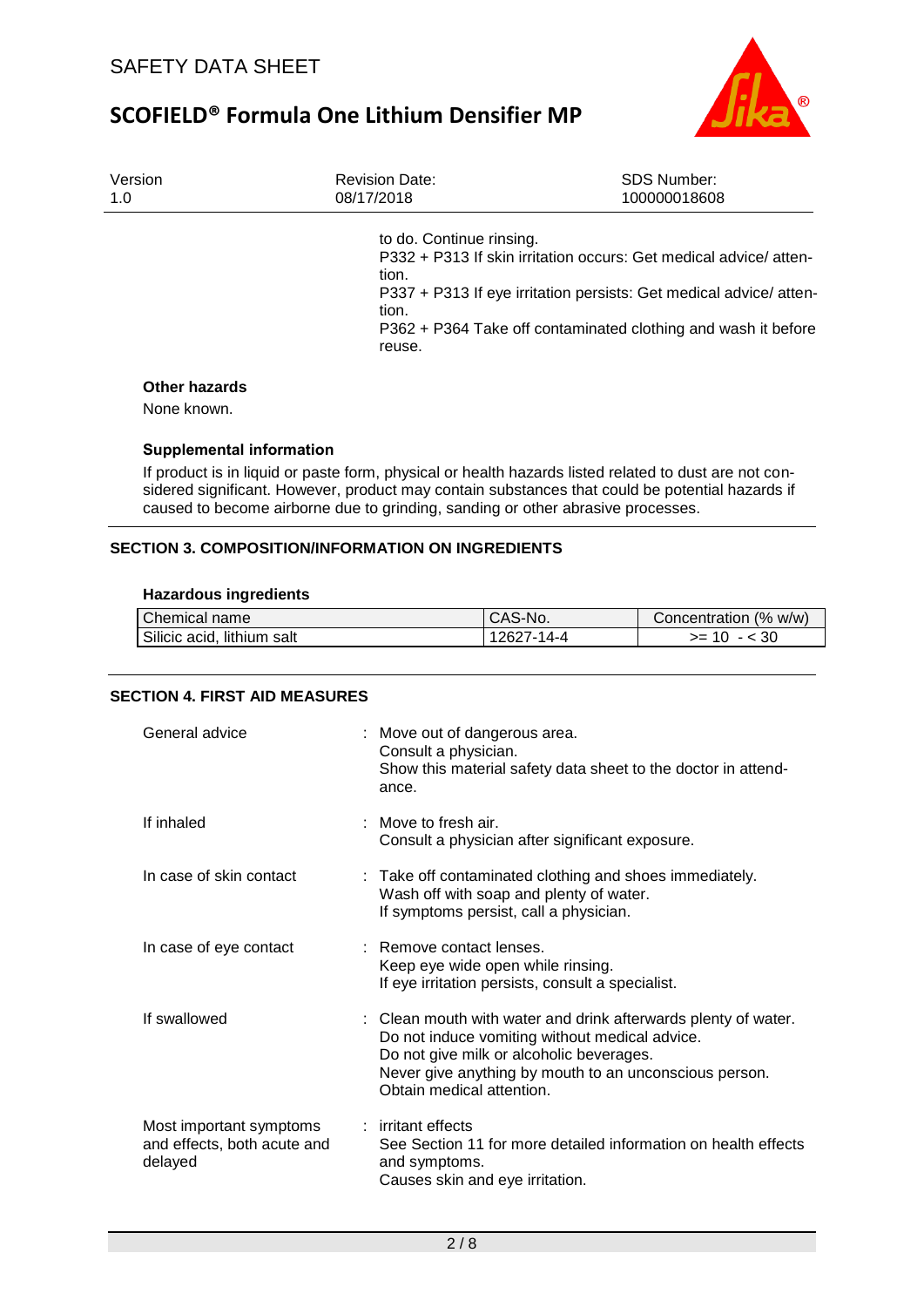

| Version<br>1.0                           | <b>Revision Date:</b><br>08/17/2018         | <b>SDS Number:</b><br>100000018608                                                                                                                                                       |  |
|------------------------------------------|---------------------------------------------|------------------------------------------------------------------------------------------------------------------------------------------------------------------------------------------|--|
| Notes to physician                       | : Treat symptomatically.                    |                                                                                                                                                                                          |  |
| <b>SECTION 5. FIRE-FIGHTING MEASURES</b> |                                             |                                                                                                                                                                                          |  |
| Suitable extinguishing media             | cumstances and the surrounding environment. | : Use extinguishing measures that are appropriate to local cir-                                                                                                                          |  |
| Further information                      | must not be discharged into drains.         | : Collect contaminated fire extinguishing water separately. This<br>Fire residues and contaminated fire extinguishing water must<br>be disposed of in accordance with local regulations. |  |
| for fire-fighters                        |                                             | Special protective equipment : In the event of fire, wear self-contained breathing apparatus.                                                                                            |  |

### **SECTION 6. ACCIDENTAL RELEASE MEASURES**

| Personal precautions, protec-<br>tive equipment and emer-<br>gency procedures | : Use personal protective equipment.<br>Deny access to unprotected persons.                                                                                      |
|-------------------------------------------------------------------------------|------------------------------------------------------------------------------------------------------------------------------------------------------------------|
| Environmental precautions                                                     | : Local authorities should be advised if significant spillages<br>cannot be contained.                                                                           |
| Methods and materials for<br>containment and cleaning up                      | : Soak up with inert absorbent material (e.g. sand, silica gel,<br>acid binder, universal binder, sawdust).<br>Keep in suitable, closed containers for disposal. |

### **SECTION 7. HANDLING AND STORAGE**

| Advice on protection against<br>fire and explosion | : Normal measures for preventive fire protection.                                                                                                                                                                                                                                 |
|----------------------------------------------------|-----------------------------------------------------------------------------------------------------------------------------------------------------------------------------------------------------------------------------------------------------------------------------------|
| Advice on safe handling                            | : Avoid exceeding the given occupational exposure limits (see<br>section 8).<br>For personal protection see section 8.<br>Smoking, eating and drinking should be prohibited in the ap-<br>plication area.<br>Follow standard hygiene measures when handling chemical<br>products. |
| Conditions for safe storage                        | : Keep container tightly closed in a dry and well-ventilated<br>place.<br>Containers which are opened must be carefully resealed and<br>kept upright to prevent leakage.<br>Store in accordance with local regulations.                                                           |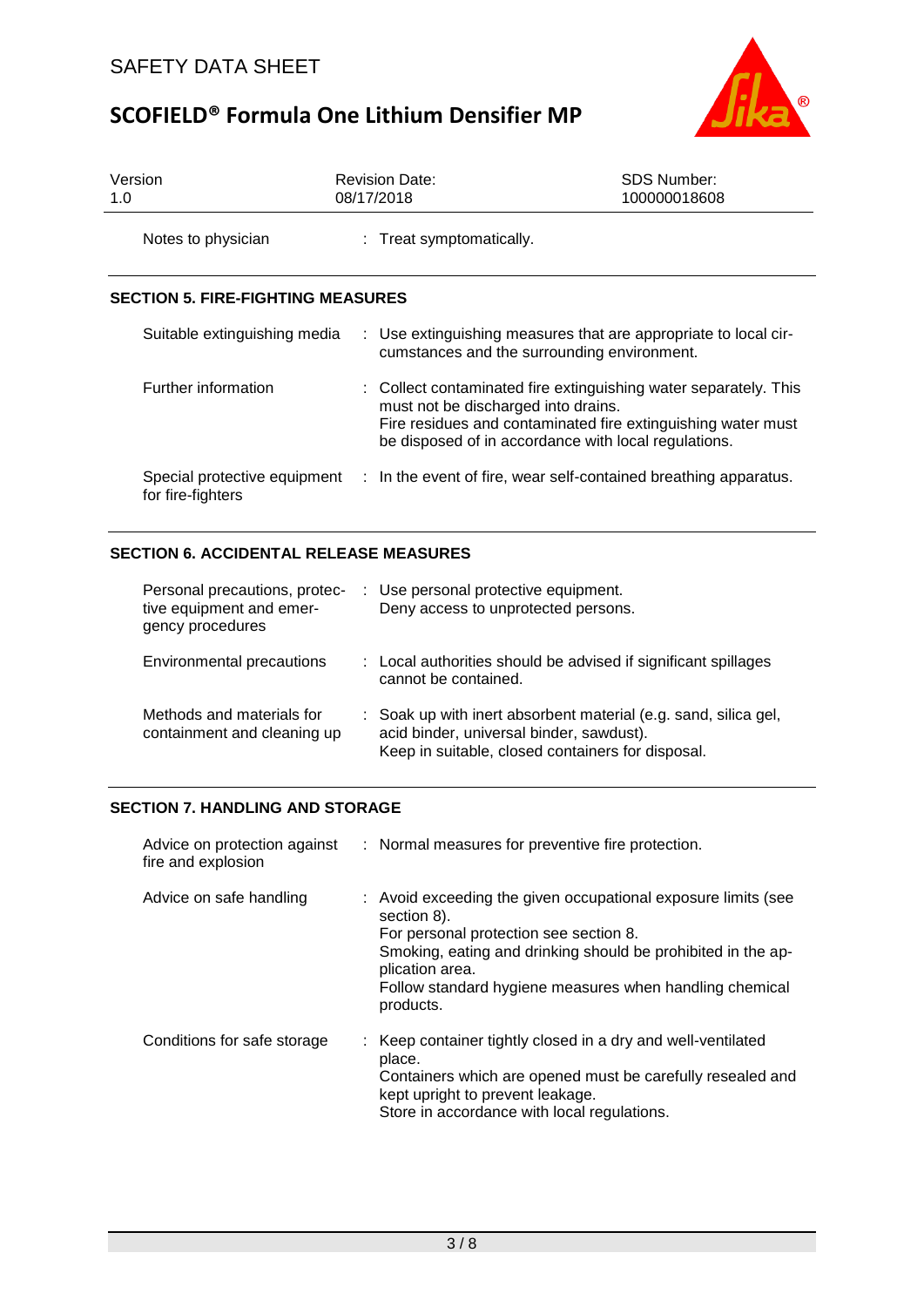

| Version<br>1.0                                          | <b>Revision Date:</b><br>08/17/2018                             | SDS Number:<br>100000018608                                                                                                                                                                                                                                                                                              |
|---------------------------------------------------------|-----------------------------------------------------------------|--------------------------------------------------------------------------------------------------------------------------------------------------------------------------------------------------------------------------------------------------------------------------------------------------------------------------|
| <b>SECTION 8. EXPOSURE CONTROLS/PERSONAL PROTECTION</b> |                                                                 |                                                                                                                                                                                                                                                                                                                          |
| Ingredients with workplace control parameters           | Contains no substances with occupational exposure limit values. |                                                                                                                                                                                                                                                                                                                          |
| <b>Engineering measures</b>                             | ed or statutory limits.                                         | Use of adequate ventilation should be sufficient to control<br>worker exposure to airborne contaminants. If the use of this<br>product generates dust, fumes, gas, vapor or mist, use pro-<br>cess enclosures, local exhaust ventilation or other engineer-<br>ing controls to keep worker exposure below any recommend- |
| Personal protective equipment                           |                                                                 |                                                                                                                                                                                                                                                                                                                          |
| Respiratory protection                                  | sessment indicates this is necessary.                           | : Use a properly fitted NIOSH approved air-purifying or air-fed<br>respirator complying with an approved standard if a risk as-                                                                                                                                                                                          |
|                                                         |                                                                 | The filter class for the respirator must be suitable for the max-<br>imum expected contaminant concentration<br>(gas/vapor/aerosol/particulates) that may arise when han-<br>dling the product. If this concentration is exceeded, self-<br>contained breathing apparatus must be used.                                  |
| Hand protection                                         |                                                                 |                                                                                                                                                                                                                                                                                                                          |
| Remarks                                                 | essary.                                                         | Chemical-resistant, impervious gloves complying with an<br>approved standard should be worn at all times when handling<br>chemical products if a risk assessment indicates this is nec-                                                                                                                                  |
| Eye protection                                          |                                                                 | Safety eyewear complying with an approved standard should<br>be used when a risk assessment indicates this is necessary.                                                                                                                                                                                                 |
| Skin and body protection                                | cific work-place.                                               | Choose body protection in relation to its type, to the concen-<br>tration and amount of dangerous substances, and to the spe-                                                                                                                                                                                            |
| Hygiene measures                                        | the product.<br>before entering eating areas.                   | Wash hands before breaks and immediately after handling<br>Remove contaminated clothing and protective equipment                                                                                                                                                                                                         |
| <b>SECTION 9. PHYSICAL AND CHEMICAL PROPERTIES</b>      |                                                                 |                                                                                                                                                                                                                                                                                                                          |
| Appearance                                              | : viscous liquid                                                |                                                                                                                                                                                                                                                                                                                          |

| Color | : clear, colorless |
|-------|--------------------|
| Odor  | : odorless         |

Odor Threshold : No data available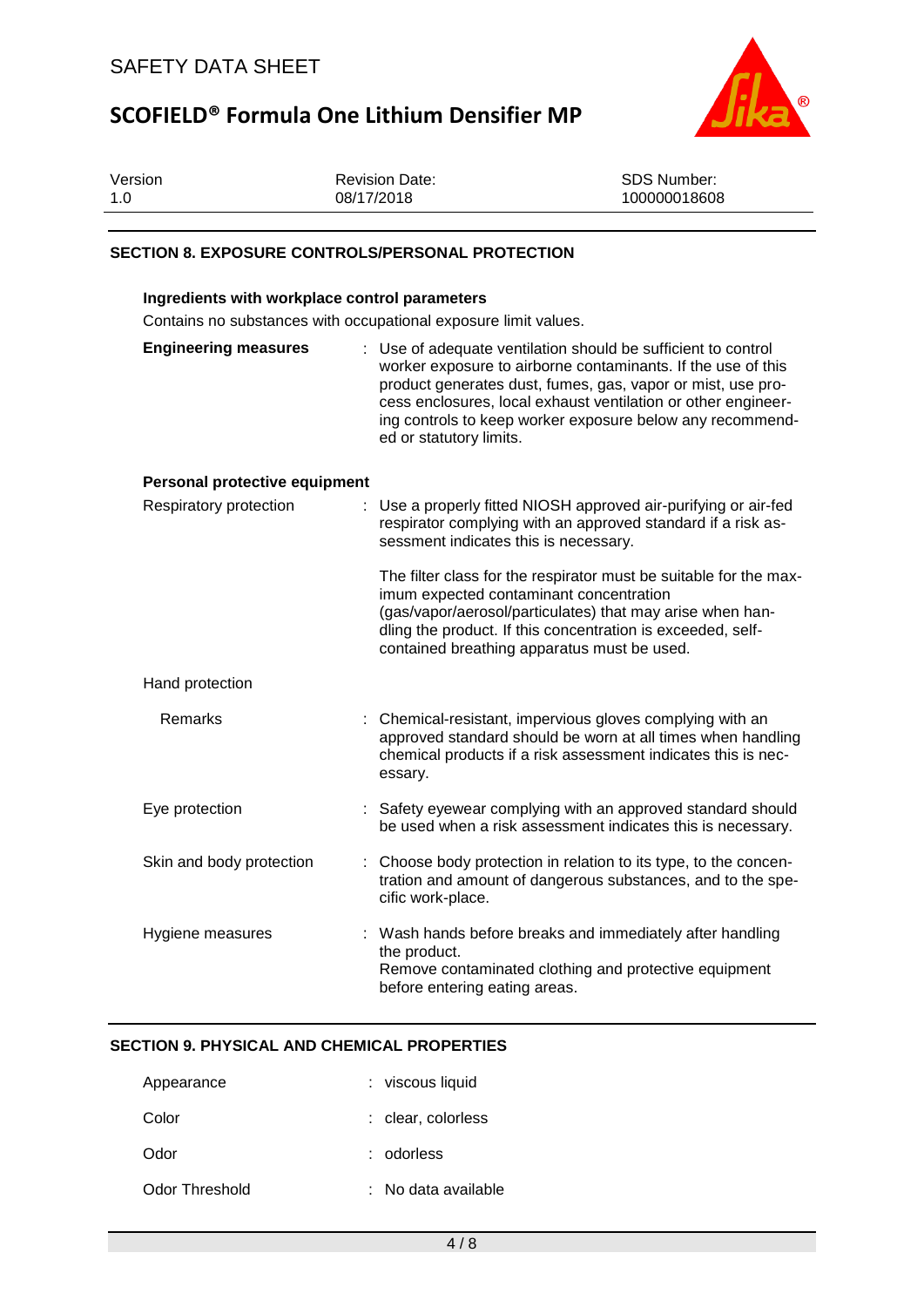

| Version<br>1.0 |                                            | 08/17/2018 | <b>Revision Date:</b>                | SDS Number:<br>100000018608 |  |
|----------------|--------------------------------------------|------------|--------------------------------------|-----------------------------|--|
|                | pH                                         |            | $: 10 - 12$                          |                             |  |
|                | Melting point/freezing point               |            | : $0 °C (32 °F)$                     |                             |  |
|                | Boiling point/boiling range                |            | : 100 °C (212 °F)                    |                             |  |
|                | Flash point                                |            | : Not applicable                     |                             |  |
|                | Evaporation rate                           |            | : No data available                  |                             |  |
|                | Flammability (solid, gas)                  |            | : No data available                  |                             |  |
|                | Upper explosion limit                      |            | : No data available                  |                             |  |
|                | Lower explosion limit                      |            | : No data available                  |                             |  |
|                | Vapor pressure                             |            | $: 23$ hpa (17 mmHg)                 |                             |  |
|                | Relative vapor density                     |            | : No data available                  |                             |  |
|                | Density                                    |            | : 1.1 - 1.3 g/cm3 (23 °C (73 °F) ()) |                             |  |
|                | Solubility(ies)<br>Water solubility        |            | : completely miscible                |                             |  |
|                | Partition coefficient: n-<br>octanol/water |            | : No data available                  |                             |  |
|                | Autoignition temperature                   |            | : No data available                  |                             |  |
|                | Decomposition temperature                  |            | : No data available                  |                             |  |
|                | Viscosity<br>Viscosity, dynamic            |            | : No data available                  |                             |  |
|                | Viscosity, kinematic                       |            | : > 20.5 mm2/s (40 °C)               |                             |  |
|                | <b>Explosive properties</b>                |            | : No data available                  |                             |  |
|                | Molecular weight                           |            | : No data available                  |                             |  |

## **SECTION 10. STABILITY AND REACTIVITY**

| Reactivity             | : No dangerous reaction known under conditions of normal use.                 |
|------------------------|-------------------------------------------------------------------------------|
| Chemical stability     | : The product is chemically stable.                                           |
| tions                  | Possibility of hazardous reac- : Stable under recommended storage conditions. |
| Conditions to avoid    | $:$ No data available                                                         |
| Incompatible materials | : No data available                                                           |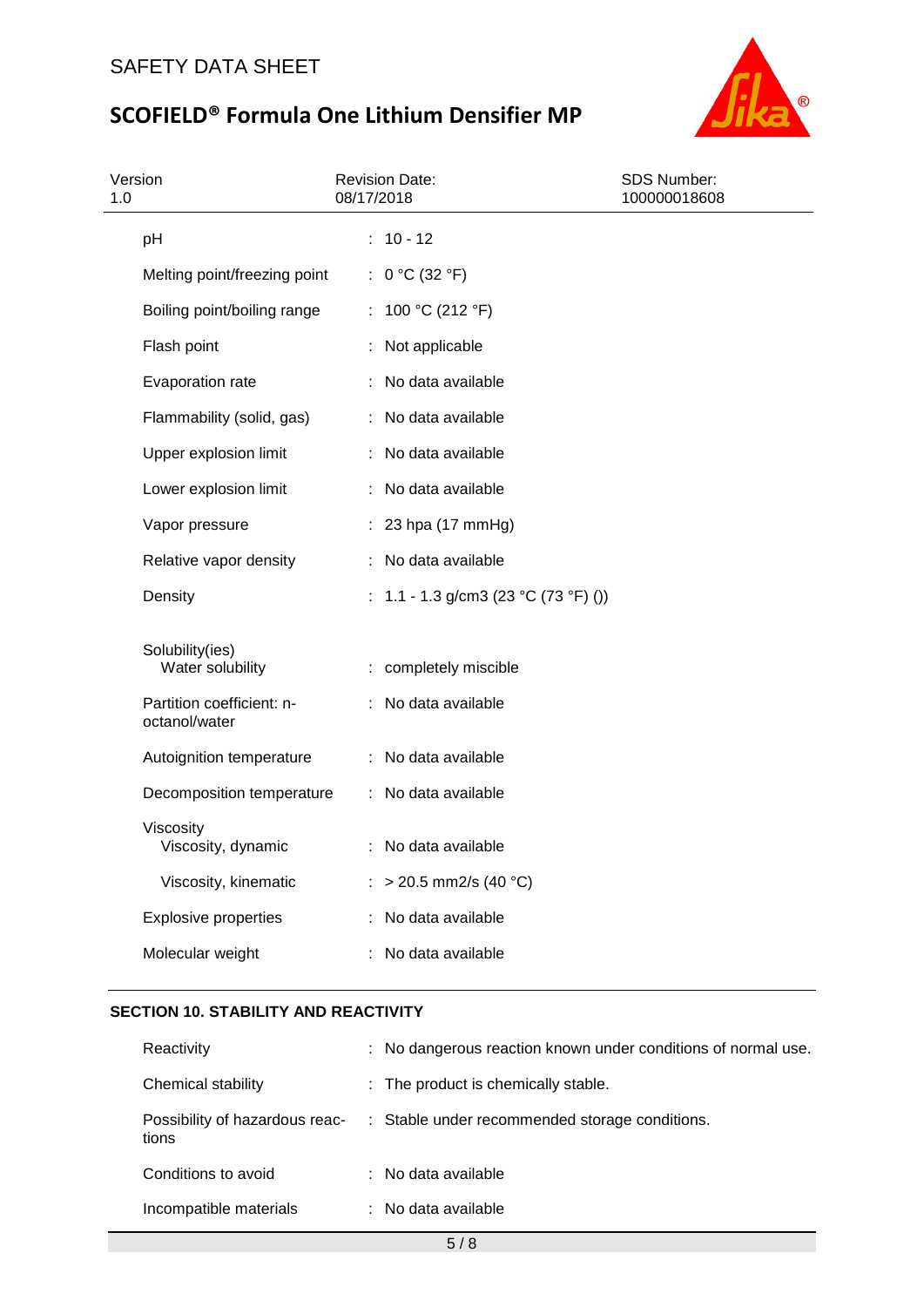

| Version | <b>Revision Date:</b> | SDS Number:  |
|---------|-----------------------|--------------|
| 1.0     | 08/17/2018            | 100000018608 |

No decomposition if stored and applied as directed.

### **SECTION 11. TOXICOLOGICAL INFORMATION**

#### **Acute toxicity**

Not classified based on available information.

#### **Skin corrosion/irritation**

Causes skin irritation.

#### **Serious eye damage/eye irritation**

Causes eye irritation.

#### **Respiratory or skin sensitization**

Skin sensitization: Not classified based on available information. Respiratory sensitization: Not classified based on available information.

#### **Germ cell mutagenicity**

Not classified based on available information.

#### **Carcinogenicity**

Not classified based on available information.<br> **IARC** Not applicable **Not applicable** 

**NTP** Not applicable

#### **Reproductive toxicity**

Not classified based on available information.

#### **STOT-single exposure**

Not classified based on available information.

#### **STOT-repeated exposure**

Not classified based on available information.

#### **Aspiration toxicity**

Not classified based on available information.

### **SECTION 12. ECOLOGICAL INFORMATION**

**Ecotoxicity** No data available **Persistence and degradability** No data available **Bioaccumulative potential** No data available **Mobility in soil** No data available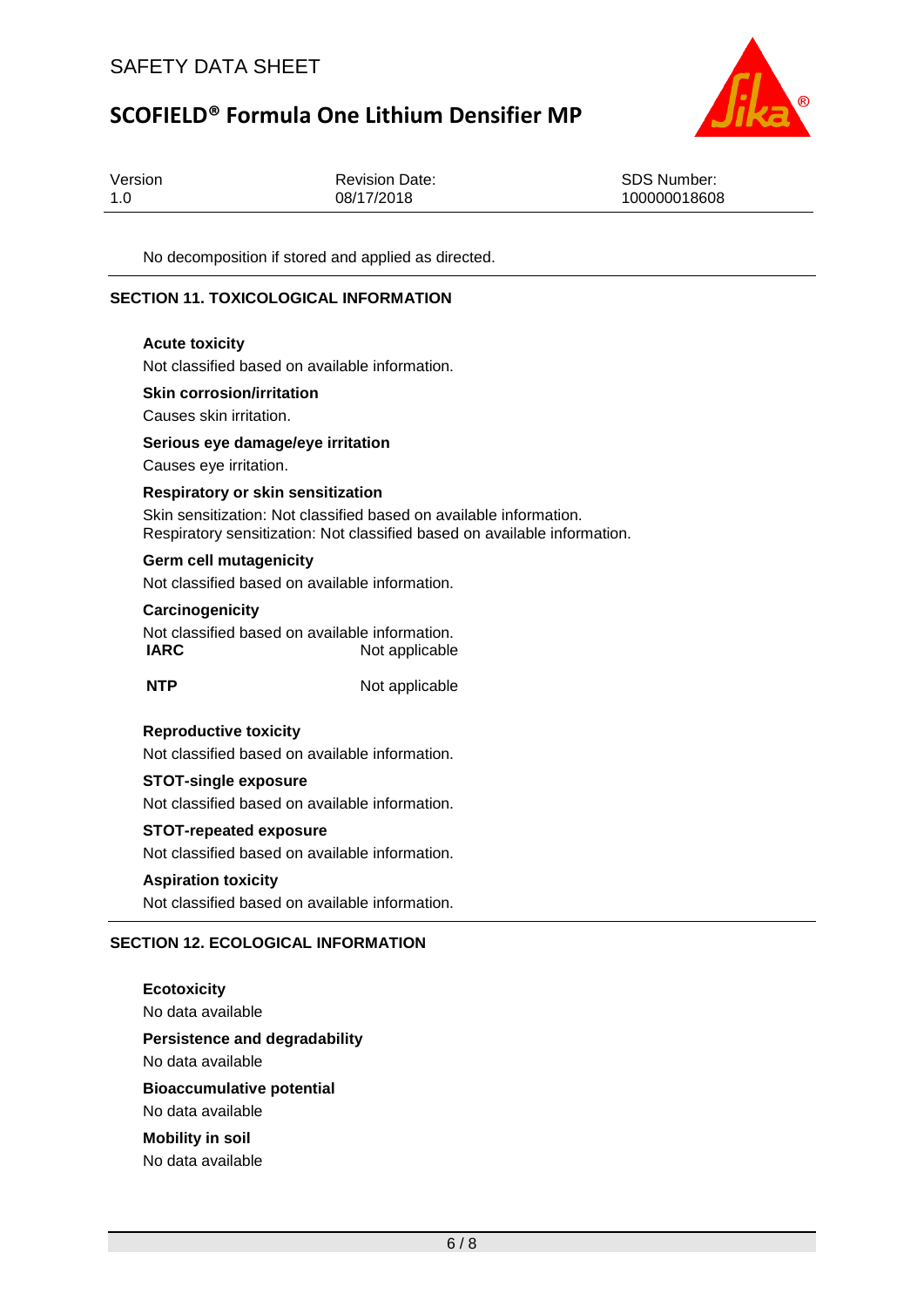

| Version<br>1.0                             | <b>Revision Date:</b><br>08/17/2018                                                                                                                                                                                           | SDS Number:<br>100000018608                                                                                                                                                 |  |  |
|--------------------------------------------|-------------------------------------------------------------------------------------------------------------------------------------------------------------------------------------------------------------------------------|-----------------------------------------------------------------------------------------------------------------------------------------------------------------------------|--|--|
| Other adverse effects                      |                                                                                                                                                                                                                               |                                                                                                                                                                             |  |  |
| <b>Product:</b>                            |                                                                                                                                                                                                                               |                                                                                                                                                                             |  |  |
| Additional ecological infor-<br>mation     | tainer in a safe way.                                                                                                                                                                                                         | : Do not empty into drains; dispose of this material and its con-<br>Avoid dispersal of spilled material and runoff and contact with<br>soil, waterways, drains and sewers. |  |  |
| <b>SECTION 13. DISPOSAL CONSIDERATIONS</b> |                                                                                                                                                                                                                               |                                                                                                                                                                             |  |  |
| <b>Disposal methods</b>                    |                                                                                                                                                                                                                               |                                                                                                                                                                             |  |  |
| Waste from residues                        | : Disposal of this product, solutions and any by-products should<br>at all times comply with the requirements of environmental<br>protection and waste disposal legislation and any regional<br>local authority requirements. |                                                                                                                                                                             |  |  |
| Contaminated packaging                     | : Empty containers should be taken to an approved waste han-<br>dling site for recycling or disposal.                                                                                                                         |                                                                                                                                                                             |  |  |

### **SECTION 14. TRANSPORT INFORMATION**

**Domestic regulation TDG (road/train)** Not dangerous goods

**International Regulations**

**IATA-DGR** Not dangerous goods **IMDG-Code**

Not dangerous goods

**Transport in bulk according to Annex II of MARPOL 73/78 and the IBC Code**

Not applicable for product as supplied.

**Domestic regulation**

#### **SECTION 15. REGULATORY INFORMATION**

#### **Canadian lists**

No substances are subject to a Significant New Activity Notification.

### **SECTION 16. OTHER INFORMATION**

Revision Date : 08/17/2018 Prepared by : R & D of Sika Canada Inc. Notice to Reader: